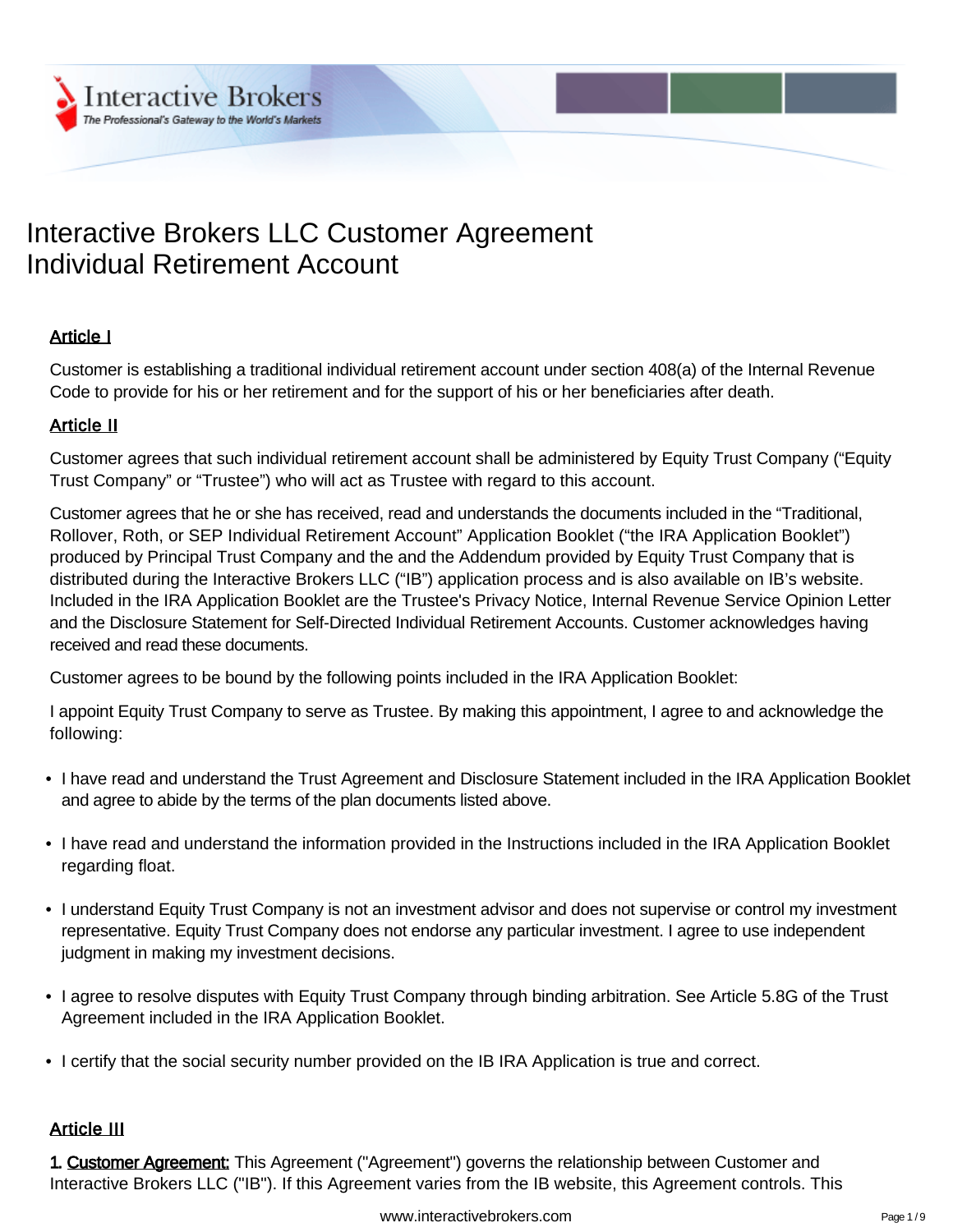Agreement cannot be amended or waived except in writing by an IB officer. Customer Service employees cannot amend or waive any part of this Agreement. Customer acknowledges that IB may modify this Agreement by sending notice of the revised Agreement by e-mail or upon Customer log-in. Customer's use of IB after such notice constitutes acceptance of the revised Agreement.

2. No Investment, Tax or Trading Advice: IB representatives are not authorized to provide investment, tax or trading advice or to solicit orders. Nothing on IB's website is a recommendation or solicitation to buy or sell securities, futures or other investments.

3. Responsibility for Customer Orders/Trades: Customer acknowledges that IB does not know whether someone<br>entering orders with Customer's user name/password is Customer. Unless IB is notified and agrees, Customer will<br>not

4. Order Routing: Unless otherwise directed, IB will select the market/dealer to which to route Customer's orders. For products traded at multiple markets, IB may provide "Smart Routing", which seeks the best market for each order through a computerized algorithm. Customer should choose Smart Routing if available. If Customer directs orders to a particular market, Customer assumes responsibility for knowing and trading in accordance with the rules and policies of that market (e.g., trading hours, order types, etc.). IB cannot guarantee execution of every order at the best posted price: IB may not have access to every market/dealer; other orders may trade ahead; market centers may not honor posted prices or may re-route orders for manual handling; or market rules, decisions or system failures may prevent/delay execution of Customer's ordersor cause orders not to receive the best price.

5. Order Cancellation/Modification: Customer acknowledges that it may not be possible to cancel/modify an order and that Customer is responsible for executions notwithstanding a cancel/modify request.

6. Order Execution: IB shall execute Customer orders as agent, unless otherwise confirmed. IB can execute Customer orders as principal. IB may use another broker, or an affiliate, to execute orders, and they have benefit of all IB's rights hereunder. IB may decline any Customer order, or terminate Customer's use of IB's services at any time in IB's discretion. All transactions are subject to rules and policies of relevant markets and clearinghouses, and applicable laws and regulations. IB IS NOT LIABLE FOR ANY ACTION OR DECISIONOF ANY EXCHANGE,<br>MARKET, DEALER, CLEARINGHOUSE OR REGULATOR.

# 7. Confirmations:

A. Customer agrees to monitor each order until IB confirms execution or cancellation. Customer acknowledges that confirmations of executions or cancellations may be delayed or may be erroneous (e.g. due to computer system issues) or may be cancelled/adjusted by an exchange. Customer is bound by the actual order execution, if consistent<br>with Customer's order. If IB confirms execution or cancellation in error and Customer delays reporting suc IB reserves the right to remove the trade from the account or require Customer to accept the trade, in IB's discretion.

B. Customer agrees to notify IB immediately by telephone or electronically through the IB website if: i) Customer fails to receive an accurate confirmation of an execution or cancellation; ii) Customer receives a confirmation that is<br>different than Customer's order; iii) Customer receives a confirmation for an order that Customer did iv) Customer receives an account statement, confirmation, or other information reflecting inaccurate orders, trades,<br>balances, positions, margin status, or transaction history. Customer acknowledges that IB may adjust Cust

8. Proprietary Trading - Display of Customer Orders: Subject to all laws and regulations, Customer authorizes IB to execute proprietary trades of itself and its affiliates, though IB may simultaneously hold unexecuted Cust

9. Customer Qualification: Customer warrants that their application is true and complete; will promptly notify IB of any information changes; and authorizes IB to make any inquiry to verify information.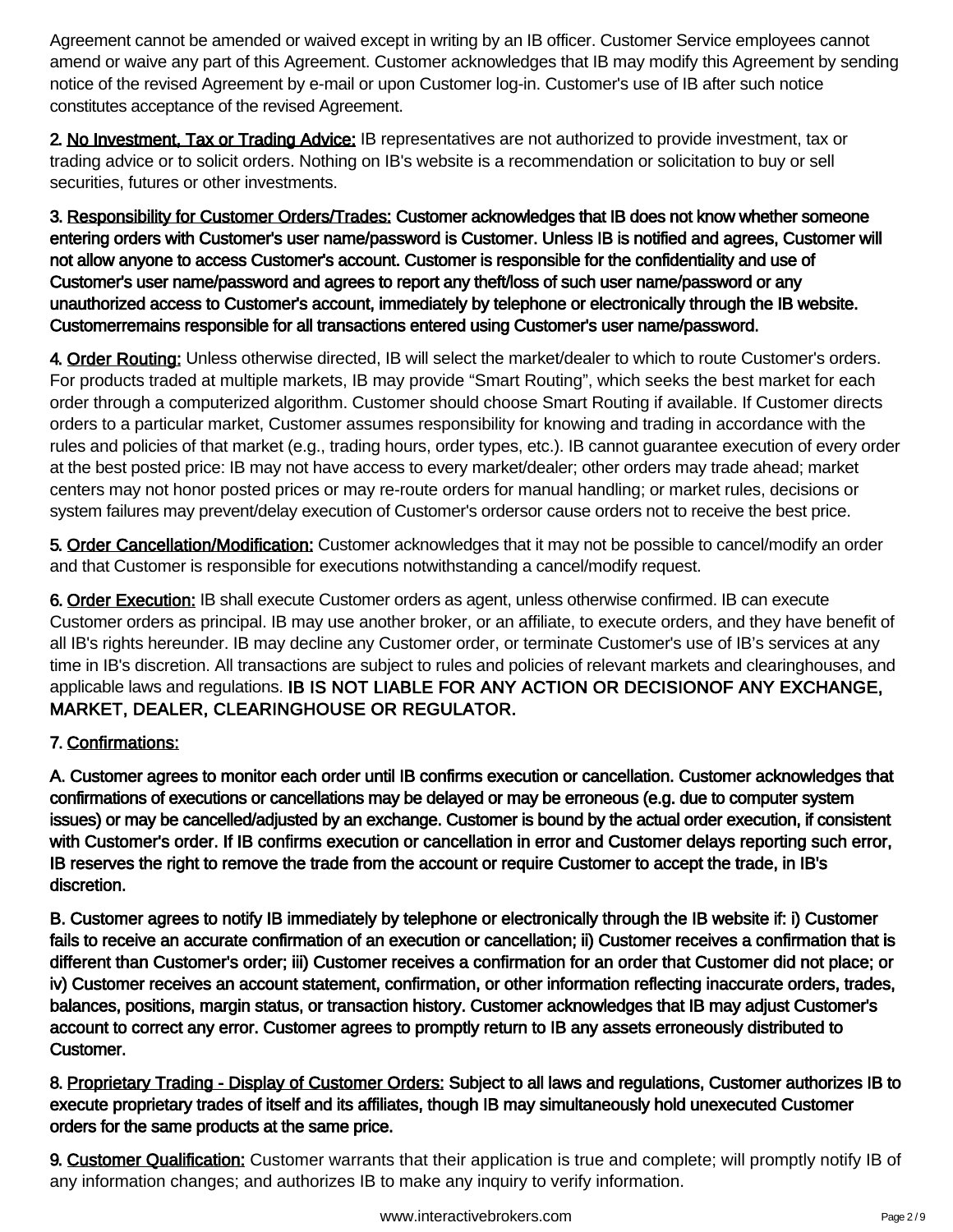A. Natural Persons: Customer warrants that Customer is over 18; is under no legal incapacity; and has sufficient knowledge and experience to understand the nature and risks of the products to be traded.

B. Organizations: Customer and its authorized representatives warrant that Customer: (i) is authorized under its governing document(s) and in the jurisdictions in which it is organized and/or regulated to enter this Agreement and trade (including on margin if applicable); (ii) is under no legal incapacity; and (iii) that persons identified to enter orders have proper authority and have sufficient knowledge and experience to understand the nature and risks of the products to be traded.

C. Trusts: "Customer" refers to the Trust and/or Trustees. Trustee(s) represent(s) that there are no Trustees other than listed in the application and certifies(y) that IB may follow instructions from any Trustee and deliver funds, securities or any other assets to any Trustee or on any Trustee's instructions, including delivering assets to a Trustee personally. IB, in its discretion, may require written consent of any or all Trustee(s) prior to following instructions of any Trustee. Trustee(s) has (have) the power under the Trust documents and applicable law to enter this Agreement, open the type of account applied for, and enter transactions and issue instructions. Such powers include, without limit, authority to buy, sell (including short), exchange, convert, tender, redeem and withdraw assets (including delivery of securities to/from the account) to trade securities on margin or otherwise (including purchase/sale of options), and trade futures and/or options on futures, for the Trust. Should only one Trustee execute this Agreement, Trustee represents that Trustee has the authority to execute this Agreement, without consent by the other Trustees. Trustee(s) certifies(y) that all transactions for this account will comply with the Trust documents and applicable law. Trustee(s), jointly and severally, shall indemnify IB and hold IB harmless from any claim, loss, expense or liability for effecting any transactions, and acting upon any instructions given by the Trustee(s).

D. Regulated Persons and Entities: Unless Customer notifies IB otherwise, Customer represents that Customer is not a broker-dealer; futures commission merchant; or affiliate, associated person or employee thereof. Customer agrees to notify IB immediately by telephone or electronically through the IB website if Customer becomes employed or associated with a broker-dealer or futures commission merchant.

10. Joint Accounts: Each joint account holder agrees that each joint holder has authority, without notice to the other, to: (i) buy/sell securities, futures or other products (including on margin); (ii) receive account confirmations and correspondence; (iii) receive and dispose of money, securities or other assets; (iv) enter, terminate or agree to modify this Agreement; (v) waive any part of this Agreement; and (vi) deal with IB as if each joint holder was the sole holder. Notice to any joint holder constitutes notice to all joint holders. Each joint account holder is jointly and severally liable to IB for all account matters. IB may follow instructions of any joint holder and make delivery to any joint account holder individually of any account property.

Upon death of any joint holder, the surviving holder shall give IB notice by telephone or electronically through the IB website and IB may, before or after notice, initiate proceedings, require documents, retain assets and/or restrict transactions as it deems advisable to protect itself against any liability or loss. The estate of any deceased joint account holder shall be liable and each survivor will be liable, jointly and severally, to IB for any debt or loss in the account or upon liquidation of the account. Unless Customers indicate otherwise, IB may presume that account holders are joint tenants with rights of survivorship. Upon death of any joint holder, the account shall be vested in the surviving holders, without in any manner releasing the deceased jointholder's estate from liability.

# 11. Margin:

# A. <u>Risk of Margin Trading:</u> Margin trading is highly risky and may result in a loss of funds greater than Customer<br>has deposited in the account. Customer has read the "Disclosure of Risks of Margin Trading" provided separ

B. Requirement to Maintain Sufficient Margin Continuously: Margin transactions are subject to initial and maintenance margin requirements of exchanges, clearinghouses and regulators and also to any additional margin requirement of IB, which may be greater ("Margin Requirements"). **IB MAY MODIFY MARGIN**<br>REQUIREMENTS FOR ANY OR ALL CUSTOMERS FOR ANY OPEN OR NEW POSITIONS AT ANY TIME, IN IB'S SOLE DISCRETION. Customer shall monitor their account so that at all times the account contains sufficient equity to meet Margin Requirements. IB may reject any order if the account has insufficient equity to meet Margin Requirements, and may delay processing any order while determining margin status. Customer shall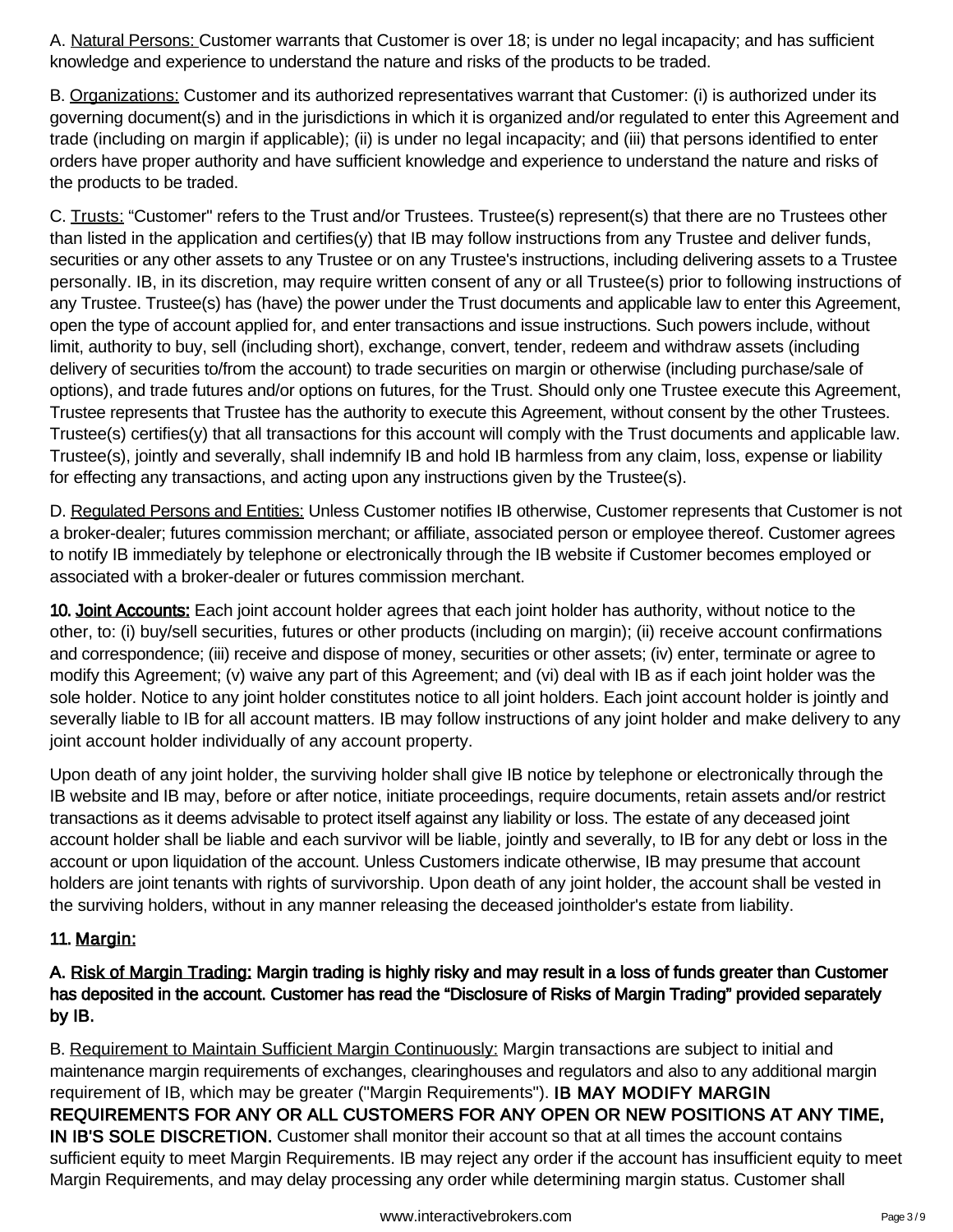maintain, without notice or demand, sufficient equity at all times to continuously meet Margin Requirements. Formulas for calculating Margin Requirements on the IB website are indicative only and may not reflect actual Margin Requirements. Customers must at all times satisfy whatever Margin Requirement is calculated by IB.

C. <u>IB Will Not Issue Margin Calls:</u> IB does not have to notify Customer of any failure to meet Margin Requirements<br>prior to IB exercising its rights under this Agreement. Customer acknowledges that IB generally will not i

## D. Liquidation of Positions and Offsetting Transactions:

i. IF AT ANY TIME CUSTOMER'S ACCOUNT HAS INSUFFICIENT EQUITY TO MEET MARGIN<br>REQUIREMENTS OR IS IN DEFICIT, IB HAS THE RIGHT, IN ITS SOLE DISCRETION, BUT NOT THE<br>OBLIGATION, TO LIQUIDATE ALL OR ANY PART OF CUSTOMER'S POSITI ESTABLISHES ITS POSITION AT A WORSE PRICE.

ii. IB may allow Customer to pre-request the order of liquidation in event of a margin deficiency, but such requests are not binding on IB and IB retains sole discretion to determine the assets to be liquidated and the order/manner of liquidation. IB may liquidate through any market or dealer, and IB or its affiliates may take the other side of the transactions consistent with laws and regulations. If IB liquidates any/all positions in Customer's account, such liquidation shall establish Customer's gain/loss and remaining indebtedness to IB, if any. Customer shall reimburse and hold IB harmless for all actions, omissions, costs, fees (including, but not limited to, attorney's fees), or liabilities associated with any such transaction undertaken by IB. If IB executes an order for which Customer did not have sufficient equity, IB has the right, without notice, to liquidate the trade and Customer shall be responsible for any resulting loss and shall not be entitled to any resulting profit.

iii. If IB does not, for any reason, liquidate under-margined positions, and issues a margin call, Customer must satisfy such call immediately by depositing funds. Customer acknowledges that even if a call is issued, IB still may liquidate positions at any time.

iv. Customer acknowledges that IB also has the right to liquidate all or part of Customer's positions without prior notice: (i) if any dispute arises concerning any Customer trade, (ii) upon any "Default" as described in 17 below, or (iii) whenever IB deems liquidation necessary or advisable for IB's protection.

12. Universal Accounts: An IB Universal Account is two underlying accounts: an SEC-regulated securities account and a CFTC-regulated commodity account. Customer authorizes transfers between the securities and commodity accounts to cover Margin Requirements and other obligations, and acknowledges IB may liquidate positions to cover obligations in the other account. Customer authorizes IB to provide combined confirmations/statements for both accounts. Customer acknowledges that only assets in the securities account are covered by SIPC protection and<br>excess coverage and not assets in the commodity account.

13. Short Sales: Customer acknowledges that short sales must be done in a margin account, subject to Margin Requirements; that prior to selling short, IB must believe it can borrow stock for delivery; and that if IB cannot borrow stock (or re-borrow after a recall notice) IB may buy-in stock on Customer's behalf, without notice to Customer, to cover short positions and Customer is liable for any losses/costs.

14. Event of Default: A "Default" occurs automatically, without notice upon: (i) Customer breach/repudiation of any agreement with IB; (ii) Customer failure to provide assurance satisfactory to IB of performance of an obligation, after request from IB in IB's sole discretion; (iii) proceedings by/against Customer under any bankruptcy, insolvency, or similar law; (iv) assignment for the benefit of Customer's creditors; (v) appointment of a receiver, trustee, liquidator or similar officer for Customer or Customer property; (vi) Customer representations being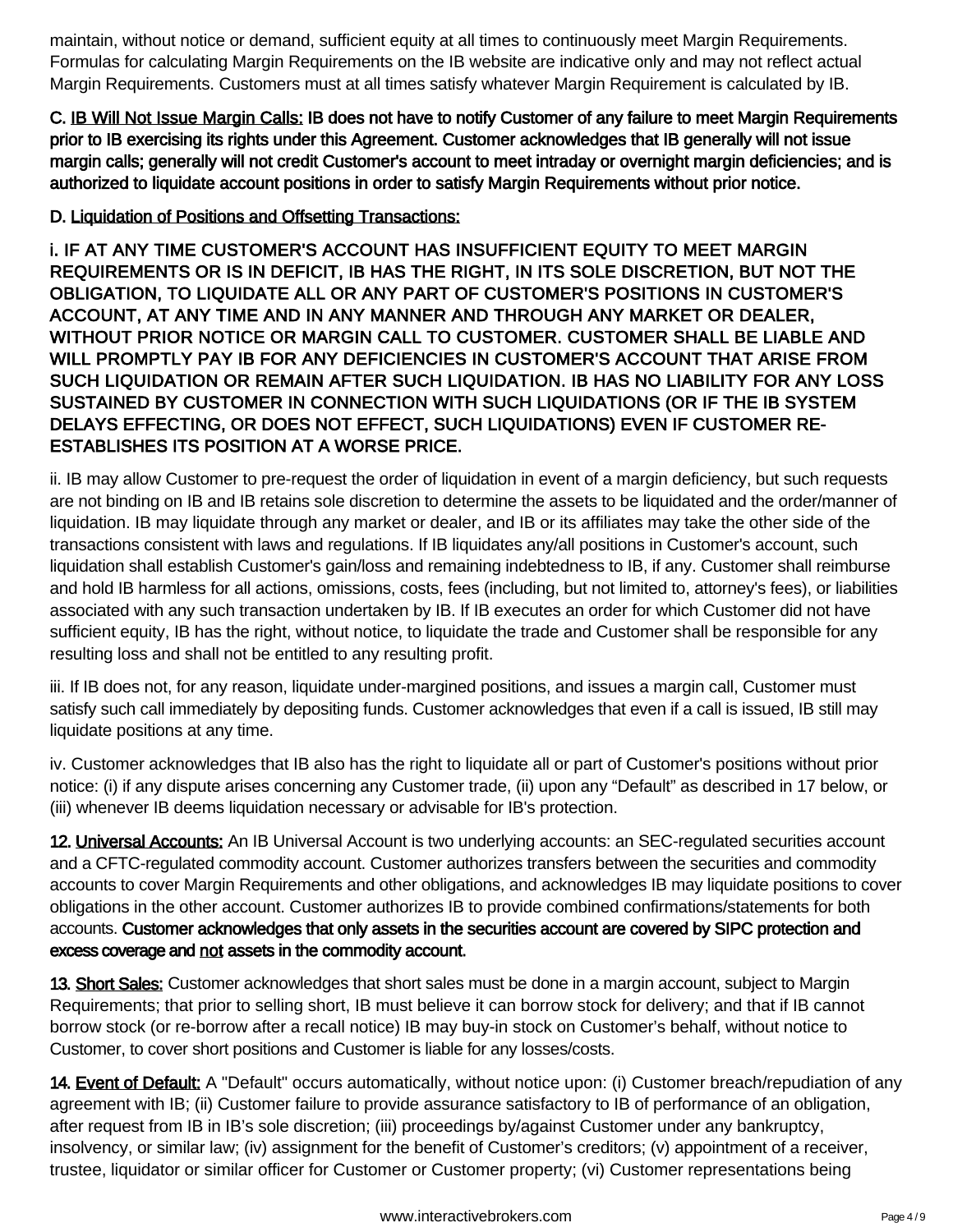untrue or misleading when made or later becoming untrue; (vii) legal incompetence of Customer; (viii) proceeding to suspend Customer business or license by any regulator or organization; (ix) IB having reason to believe that any of the foregoing is likely to occur imminently.

Customer unconditionally agrees that, upon a Default, IB may terminate any or all IB's obligations to Customer and IB shall have the right in its discretion, but not the obligation, without prior notice, to liquidate all or any part of Customer's positions in any IB account, individual or joint, at any time and any manner and through any market or dealer. Customer shall reimburse and hold IB harmless for all actions, omissions, costs, fees (including, but not limited to, attorney's fees), or liabilities associated with any Customer Defaultor any transaction undertaken by IB upon Default.

15. Suspicious Activity: If IB in its sole discretion believes that a Customer account has been involved in any fraud or crime or violation of laws or regulations, or has been accessed unlawfully, or is otherwise involved in any suspicious activity (whether victim or perpetrator or otherwise), IB may suspend or freeze the account or any privileges of the account, may freeze or liquidate fundsor assets, or may utilize any of the remedies in this Agreement for a "Default".

16. Multi-Currency Function in IB Accounts: Customers may be able to trade products denominated in different currencies using a base currency chosen by Customer. Upon purchase of a product denominated in a different currency from the base currency, a margin loan is created to fund the purchase, secured by the assets in Customer's accounts. If Customer maintains positions denominated in foreign currencies, IB will calculate Margin Requirements by applying exchange rates specified by IB. IB WILL APPLY "HAIRCUTS" (A PERCENTAGE<br>DISCOUNT ON THE FOREIGN CURRENCY EQUITY AMOUNT) TO REFLECT THE POSSIBILITY OF<br>FLUCTUATING EXCHANGE RATES BETWEEN THE BASE CURR

17. Foreign Currency Exchange ("Forex") Transactions:

A. HIGH RISKS OF FOREX TRADING: FOREX TRADING IS GENERALLY UNREGULATED, IS HIGHLY<br>RISKY DUE TO THE LEVERAGE (MARGIN) INVOLVED, AND MAY RESULT IN LOSS OF FUNDS<br>GREATER THAN CUSTOMER DEPOSITED IN THE ACCOUNT. Customer acknow

B. For Forex transactions, IB generally will act as agent or riskless principal and charge a fee. IB may effect Forex transactions through an affiliate or third party, which may profit or lose from such transactions. Customer agrees that IB may transfer to or from Customer's regulated futures or securities account(s) from or to any of Customer's non-regulated Forex account any funds or assets that may be required to avoid margin calls, reduce debit balances or for any other lawful reason.

C. Netting: (i) Netting by Novation. Each Forex transaction between Customer and IB will immediately be netted with all then-existing Forex transactions between Customer and IB for the same currencies to constitute one transaction. (ii) Payment Netting. If on any delivery date more than one delivery of a currency is due, each party shall aggregate the amounts deliverable and only the difference shall be delivered. (iii) Close-Out Netting. If Customer: (a) incurs a margin deficit in any IB account, (b) defaults on any obligation to IB, (c) becomes subject to bankruptcy, insolvency or other similar proceedings, or (d) fails to pay debts when due, IB has the right but not the obligation to close out Customer's Forex transactions, liquidate all or some of Customer's collateral and apply the proceeds to any debt to IB. (iv) Upon Close-Out Netting or any "Default", all outstanding Forex transactions will be deemed terminated as of the time immediately preceding the triggering event, petition or proceeding. (v) IB's rights herein are in addition to any other rights IB has (whether by agreement, by law or otherwise).

D. Nothing herein constitutes a commitment of IB to offer Forex transactions generally or to enter into any specific Forex transaction. IB reserves the unlimited right to refuse any Forex order or to decline to quote a two-way market in any currency.

18. Commodity Options and Futures Not Settled in Cash: Customer acknowledges that: (A) commodity options cannot be exercised and must be closed out by offset; and (B) for futures contracts that settle not in cash but by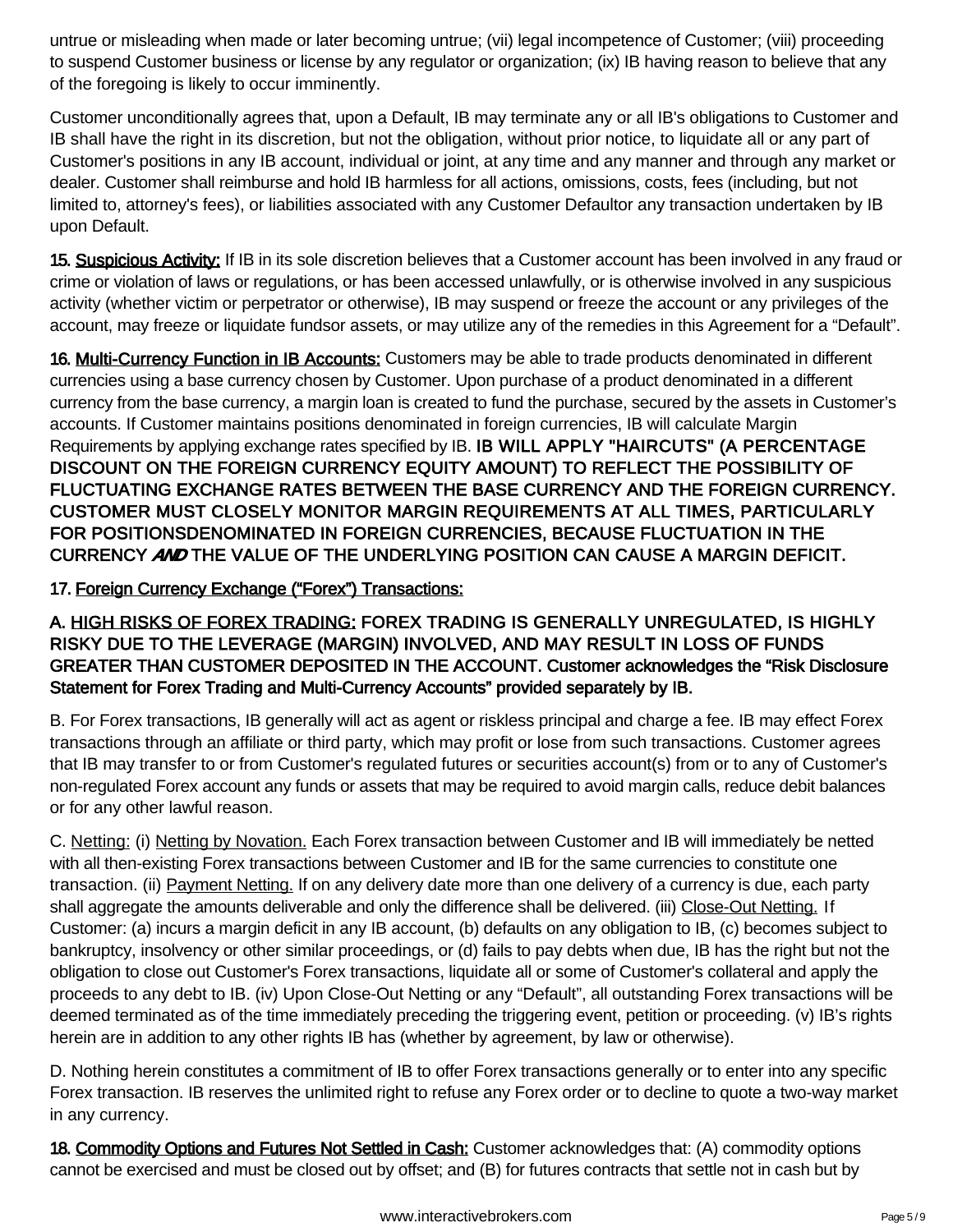physical delivery of the commodity (including currencies not on IB's Deliverable Currency List), Customer cannot make or receive delivery. If Customer has not offset a commodity option or physical delivery futures position prior to the deadline on the IB website, IB is authorized to roll or liquidate the position or liquidate any position or commodity resulting from the option or futures contract, and Customer is liable for all losses/costs.

19. Commissions and Fees, Interest Charges, Funds: Commissions and fees are as specified on the IB website unless otherwise agreed in writing by an officer of IB. Customer acknowledges that IB deducts commissions/fees from Customer accounts, which will reduce account equity. Positions will be liquidated if commissions or other charges cause a margin deficiency. Changes to commissions/fees are effective immediately upon either of: posting on the IB website or email or other written notice to Customer. IB shall pay credit interest to and charge debit interest from Customer at interest rates and terms on the IB website. Customer funds will not be disbursed until after transactions are settled. Terms and conditions for deposit and withdrawal of funds (including holding periods) are as specified on the IB website.

20. Account Deficits: If a cash account incurs a deficit, margin interest rates will apply until the balance is repaid, and IB has the right, but not the obligation, to treat the account as a margin account. Customer agrees to pay<br>reasonable costs of collection for any unpaid Customer deficit, including attorneys' andcollection agent fees.

21. Risks of Foreign Markets; After Hours Trading: Customer acknowledges that trading securities, options, futures, currencies or any product on a foreign market is speculative and involves high risk. There also are special<br>risks of trading outside ordinary market hours, including risk of lower liquidity, higher volatility, cha

22. Knowledge of Securities, Warrants and Options; Corporate Actions: Customer acknowledges Customer's responsibility for knowing the terms of any securities, options, warrants or other products in Customer's account, including upcoming corporate actions (e.g., tender offers, reorganizations, stock splits, etc.). IB has no obligation to notify Customer of deadlines or required actions or dates of meetings, nor is IB obligated to take any action without specificwritten instructions sent by Customer to IB electronically through the IB website.

23. Quotes, Market Information, Research and Internet Links: Quotes, news, research and information accessible through IB (including through links to outside websites) ("Information") may be prepared by independent Providers. The Information is the property of IB, the Providers or their licensors and is protected by law. Customer agrees not to reproduce, distribute, sell or commercially exploit the Information in any manner without written consent of IB or the Providers. IB reserves the right to terminate access to the Information. None of the Information constitutes a recommendation by IB or a solicitation to buy or sell. Neither IB nor the Providers guarantee accuracy, timeliness, or completeness of the Information, and Customer should consult an advisor before making investment decisions. RELIANCE ON QUOTES, DATA OR OTHER INFORMATION IS AT CUSTOMER'S OWN RISK. IN<br>NO EVENT WILL IB OR THE PROVIDERS BE LIABLE FOR CONSEQUENTIAL, INCIDENTAL, SPECIAL<br>OR INDIRECT DAMAGES ARISING FROM USE OF THE INFORMAT INFRINGEMENT.

24. License to Use IB Software: IB grants Customer a non-exclusive, non-transferable license to use IB Software solely as provided herein. Title to IB Software and updates shall remain the sole property of IB, including all patents, copyrights and trademarks. Customer shall not sell, exchange or transfer the IB Software to others. Customer shall not copy, modify, translate, decompile, reverse engineer, disassemble or reduce to a human readable form, or adapt, the IB Software or use it to create a derivative work, unless authorized in writing by an officer of IB. IB is entitled to immediate injunctive relief for threatened breachesof these undertakings.

25. LIMITATION OF LIABILITY AND LIQUIDATED DAMAGES PROVISION: CUSTOMER ACCEPTS THE IB SYSTEM "AS IS", AND WITHOUT WARRANTIES, EXPRESS OR IMPLIED, INCLUDING, BUT NOT<br>LIMITED TO, THE IMPLIED WARRANTIES OF MERCHANTABILITY OR FITNESS FOR A PARTICULAR<br>USE, PURPOSE OR APPLICATION; TIMELINESS; FREEDOM FROM INTE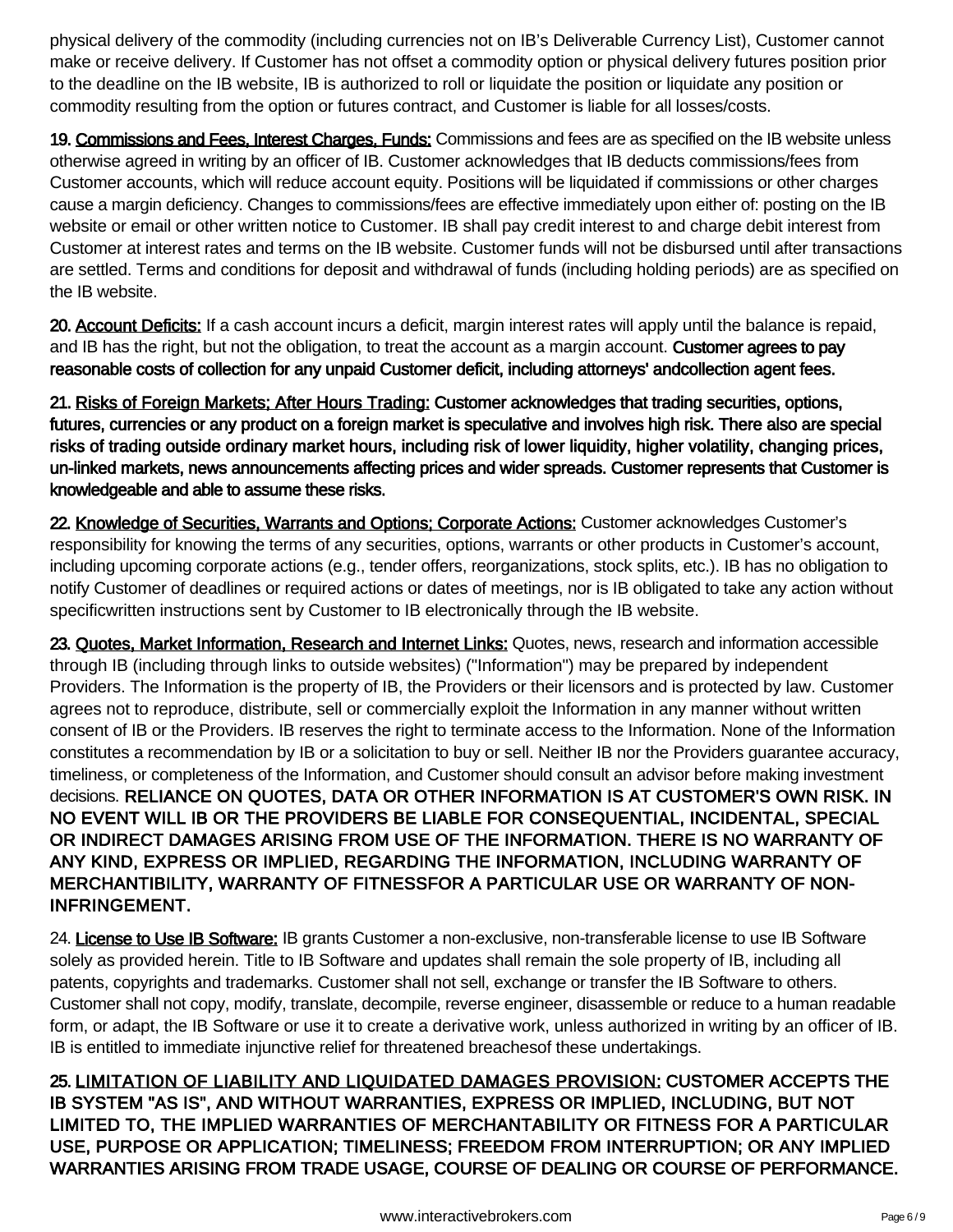UNDER NO CIRCUMSTANCES SHALL IB BE LIABLE FOR ANY PUNITIVE, INDIRECT, INCIDENTAL,<br>SPECIAL OR CONSEQUENTIAL LOSS OR DAMAGES, INCLUDING LOSS OF BUSINESS, PROFITS OR<br>GODDWILL. IB SHALL NOT BE LIABLE TO CUSTOMER BY REASON OF D

26. Customer Must Maintain Alternative Trading Arrangements: Computer-based systems such as those used by IB are inherently vulnerable to disruption, delay or failure. CUSTOMER MUST MAINTAIN ALTERNATIVE<br>TRADING ARRANGEMENTS IN ADDITION TO CUSTOMER'S IB ACCOUNT FOR EXECUTION OF<br>CUSTOMER'S ORDERS IN THE EVENT THAT THE IB SYSTEM IS

27. IB and Its Affiliates: A copy of IB's audited financial statements shall be posted on the IB website and, upon request, mailed to Customer. Customers shall rely only on the financial condition of IB, and not on its affiliates, which are not liable for IB's acts and omissions.

28. DISCLOSURE STATEMENT: THIS STATEMENT IS FURNISHED TO YOU BECAUSE RULE 190.10(c) OF<br>THE COMMODITY FUTURES TRADING COMMISSION REQUIRES IT FOR REASONS OF FAIR NOTICE<br>UNRELATED TO IB'S CURRENT FINANCIAL CONDITION: (A) YOU

### 29. Consent To Accept Electronic Records And Communications

IB provides electronic trade confirmations, account statements, tax information and other Customer records and communications (collectively, "Records and Communications") in electronic form. Electronic Records and Communications may be sent to Customer's Trader Workstation ("TWS") or to Customer's e-mail address, or for security purposes may be posted on the IB website and customer will need to log in and retrieve the Communication. By entering into this Agreement, Customer consents to the receipt of electronic Records and Communications. Such consent will apply on an ongoing basis and for every tax year unless withdrawn by Customer. Customer may withdraw such consent at any time by providing electronic notice to IB through the IB website. If Customer withdraws such consent, IB will provide required tax documents in paper form upon request by telephone or via the IB website. However, IB reserves the rightto require Customer to close Customer's account.

In order to trade using the IB TWS, and to receive Records and Communications through the TWS, there are certain system hardware and software requirements, which are described on the IB Website at [www.interactivebrokers.com.](http://www.interactivebrokers.com) Since these requirements may change, Customer must periodically refer to the IB website for current system requirements. To receive electronic mail from IB, Customer is responsible for maintaining a valid Internet e-mail address and software allowing customer to read, send and receive e-mail. Customer must notify IB immediately of a change in Customer's e-mail address by using those procedures to change a Customer e-mail address that may be available on the IB website.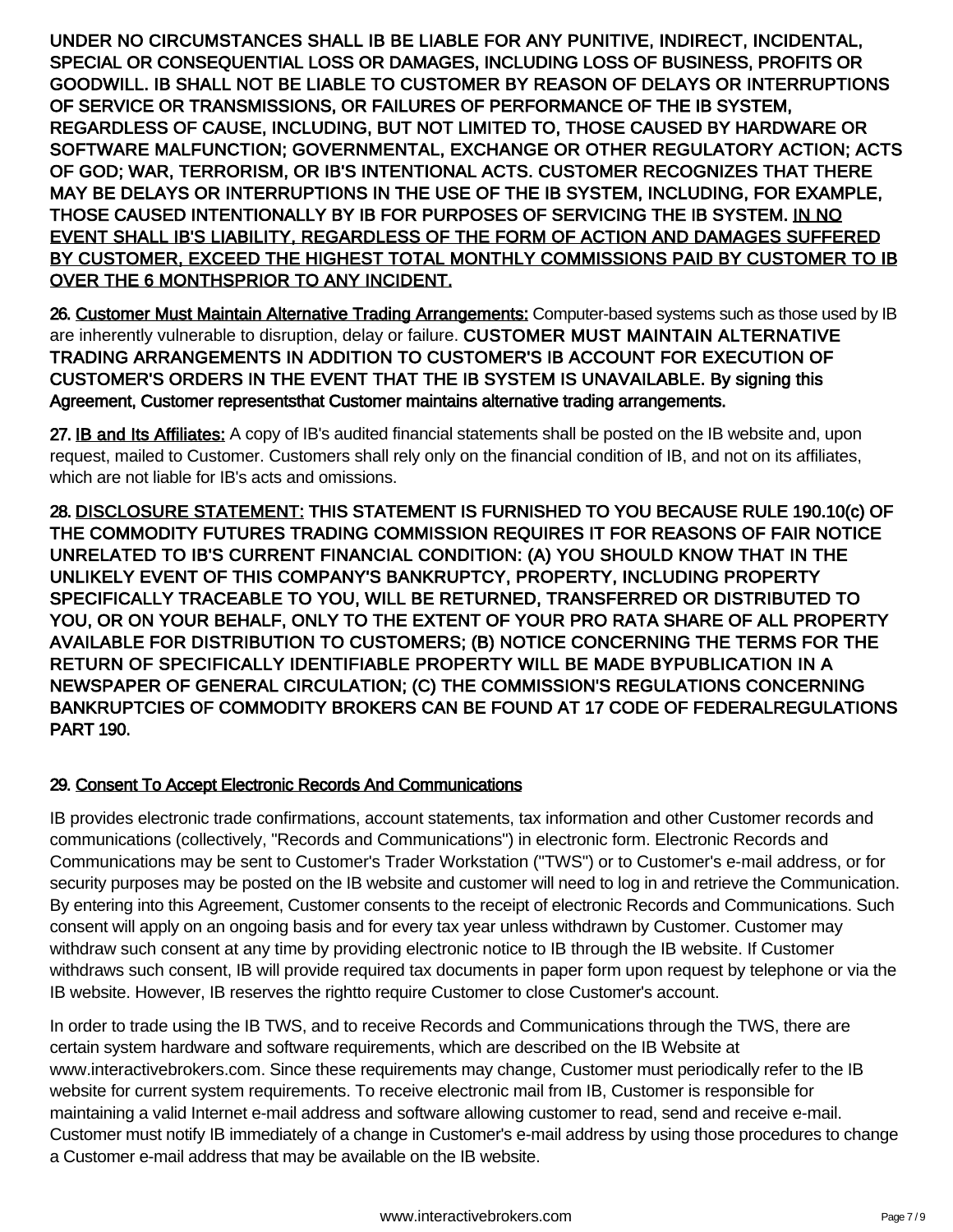### 30. Miscellaneous:

A. This Agreement is governed by the laws of the State of New York, without giving effect to conflict of laws provisions. Courts of New York have exclusive jurisdiction over disputes relating to this Agreement, except when arbitration is provided. **IN ALL JUDICIAL ACTIONS, ARBITRATIONS OR DISPUTE RESOLUTION**<br>METHODS, THE PARTIES WAIVE ANY RIGHT TO PUNITIVE DAMAGES.

B. Customer agrees to the provision of this Agreement in English and represents that Customer understands its terms and conditions. This Agreement contains the entire agreement between the parties, who have made no other representations or warranties. If any provision of this Agreement is unenforceable, it shall not invalidate other provisions. Failure of IB to enforce any term or condition of this Agreement is not a waiver of the term/condition.

C. Customer consents to recording of all telephone conversations. Customer acknowledges the IBG Privacy Statement and consents to collection/use of Customer information as described therein.

D. Customer may not assign or transfer any rights or obligations hereunder without the prior written consent of IB. Upon notice to Customer IB may assign this Agreement to another broker-dealer or futures commission merchant. This Agreement shall inure to the benefit of IB's successors and assigns. IB may terminate this Agreement or its services to Customer at any time. Customer may close its account upon notice to IB electronically through the IB website, but only after all positions are closed and all other requirements specified on the IB website regarding account closure are satisfied.

### 31. Mandatory Arbitration:

A. This agreement contains a pre-dispute arbitration clause. By signing an arbitration agreement the parties agree<br>as follows:

- ALL PARTIES TO THIS AGREEMENT ARE GIVING UP THE RIGHT TO SUE EACH OTHER IN COURT, INCLUDING THE RIGHT TO A TRIAL BY JURY, EXCEPT AS PROVIDED BY THE RULES OF THE ARBITRATION FORUM IN WHICH A CLAIM IS FILED.
- ARBITRATION AWARDS ARE GENERALLY FINAL AND BINDING; A PARTY'S ABILITY TO HAVE A COURT REVERSE OR MODIFY AN ARBITRATION AWARD IS VERY LIMITED.
- THE ABILITY OF THE PARTIES TO OBTAIN DOCUMENTS, WITNESS STATEMENTS AND OTHER DISCOVERY IS GENERALLY MORE LIMITED IN ARBITRATION THAN IN COURT PROCEEDINGS.
- THE ARBITRATORS DO NOT HAVE TO EXPLAIN THE REASON(S) FOR THEIR AWARD. UNLESS, IN<br>AN ELIGIBLE CASE, A JOINT REQUEST FOR AN EXPLAINED DECISION HAS BEEN SUBMITTED BY<br>ALL PARTIES TO THE PANEL AT LEAST 20 DAYS PRIOR TO THE FIRS
- THE PANEL OF ARBITRATORS WILL TYPICALLY INCLUDE A MINORITY OF ARBITRATORS WHO WERE OR ARE AFFILIATED WITH THE SECURITIES INDUSTRY.
- THE RULES OF SOME ARBITRATION FORUMS MAY IMPOSE TIME LIMITS FOR BRINGING A CLAIM IN ARBITRATION.
- IN SOME CASES, A CLAIM THAT IS INELIGIBLE FOR ARBITRATION MAY BE BROUGHT IN COURT.
- THE RULES OF THE ARBITRATION FORUM IN WHICH THE CLAIM IS FILED, AND ANY AMENDMENTS THERETO, SHALL BE INCORPORATED INTO THIS AGREEMENT.

B. Customer agrees that any controversy, dispute, claim, or grievance between IB, any IB affiliate or any of their<br>shareholders, officers, directors employees, associates, or agents, on the one hand, and Customer or, if ap transactions therein; any transactions between IB and Customer; any provision of the Customer Agreement or any<br>other agreement between IB and Customer; or any breach of such transactions or agreements, shall be resolved by